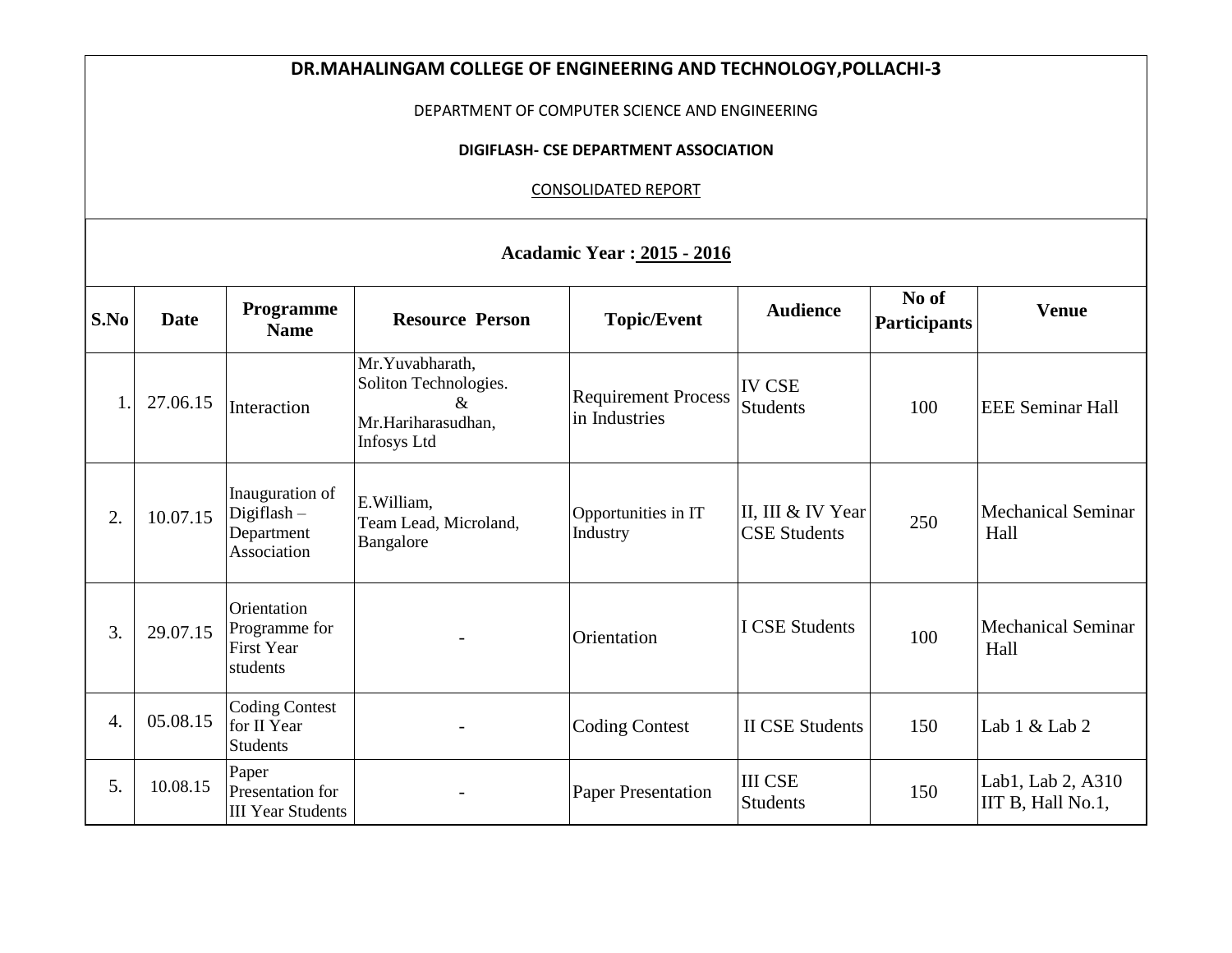| 6.  | 24.08.15<br>$\&$<br>25.08.15 | Workshop on<br>Cloud<br>Computing                                                                                                                                                   | Cloud Bull                                      | <b>Cloud Computing</b>                     | II, III & IV Year<br><b>CSE Students</b>              | 70  | Project Lab                                 |
|-----|------------------------------|-------------------------------------------------------------------------------------------------------------------------------------------------------------------------------------|-------------------------------------------------|--------------------------------------------|-------------------------------------------------------|-----|---------------------------------------------|
| 7.  | 03.09.15<br>$\&$<br>04.09.15 | Two Day<br>Workshop on<br>"Internet Of<br>Things"                                                                                                                                   | I-Medita, IBNC                                  | Internet of Things                         | II, III & IV Year<br><b>CSE Students</b>              | 70  | Lab 1                                       |
| 8.  | 26.09.15                     | Poster<br>Presentation for<br>I year students                                                                                                                                       | Mr. Anantha<br>Subramaniam,<br>Project Manager, | Placement trend in<br><b>IT Industries</b> | <b>III CSE</b><br><b>Students</b>                     | 70  | <b>Mechanical Seminar</b>                   |
| 9.  | 17.10.2015 Students          | Idea presentation<br>for II Year<br>Query Hunt for<br><b>III Year Students</b>                                                                                                      |                                                 | <b>Idea Presentation</b>                   | II & III Year<br><b>CSE Students</b>                  | 250 | Hall No.12<br><b>Mechanical Seminar</b>     |
| 10. | 22.12.15                     | Guest Lecture on<br>"Being Happy<br>Professionals"<br>For IV Years,<br>"Recommending<br>Systems " for III<br>Years & "Higher<br>Studies" for II,<br>III, IV Year<br><b>Students</b> | Mr.Pongopinath,<br>R&D,Bloomberg,USA            | <b>Guest Lecture</b>                       | II, III & IV Year<br><b>CSE Students</b>              | 400 | Hall No: A109                               |
| 11. | 30.12.15                     | Internal<br>Symposium<br>"Techzone"                                                                                                                                                 |                                                 | Techzone                                   | <b>IT Stream</b><br><b>Students</b><br>(CSE, MCA, IT) | 600 | CS Hall,<br>Mechanical, EEE<br>Seminar Hall |